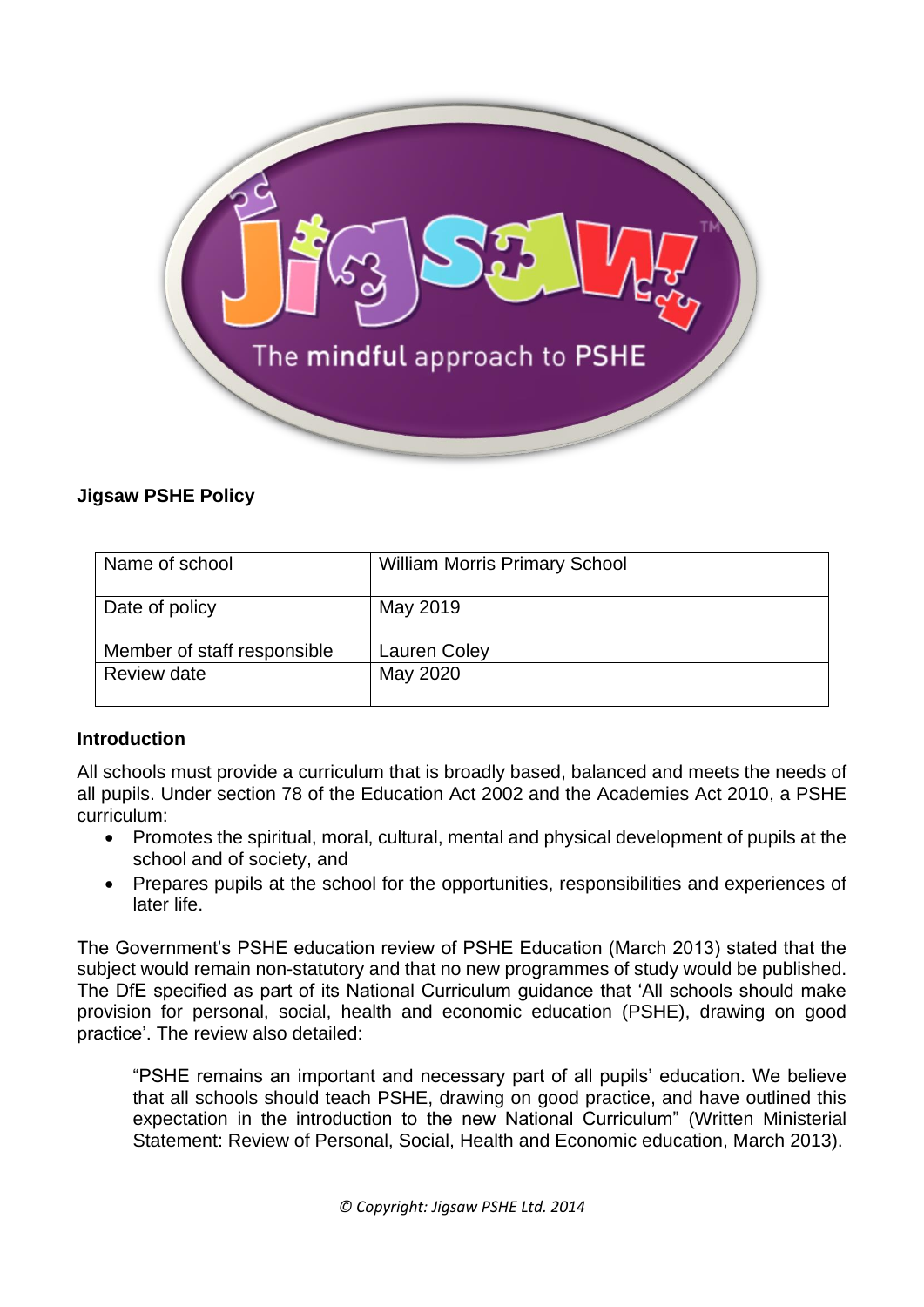This Jigsaw PSHE policy is informed by existing DfE guidance on **Sex and Relationships Education** (Sex and Relationship Education Guidance, July 2000), **preventing and tackling bullying** (Preventing and tackling bullying: Advice for head teachers, staff and governing bodies, July 2013), **Drug and Alcohol Education** (DfE and ACPO drug advice for schools: Advice for local authorities, headteachers, school staff and governing bodies, September 2012), **safeguarding** (Working Together to Safeguard Children: A guide to inter-agency working to safeguard and promote the welfare of children, March 2013) and **equality** (Equality Act 2010: Advice for school leaders, school staff, governing bodies and local authorities, revised February 2013).

Links to these documents:

[http://www.education.gov.uk/aboutdfe/statutory/g00214676/sex-and-relationships-education](http://www.education.gov.uk/aboutdfe/statutory/g00214676/sex-and-relationships-education-guidance)[guidance](http://www.education.gov.uk/aboutdfe/statutory/g00214676/sex-and-relationships-education-guidance)

<https://www.gov.uk/government/publications/dfe-and-acpo-drug-advice-for-schools>

<http://www.education.gov.uk/aboutdfe/advice/f0076899/preventing-and-tackling-bullying>

[http://www.education.gov.uk/schools/guidanceandadvice?f\\_category=Safeguarding&page=1](http://www.education.gov.uk/schools/guidanceandadvice?f_category=Safeguarding&page=1)

[http://www.education.gov.uk/aboutdfe/advice/f00215460/equality-act-2010-departmental](http://www.education.gov.uk/aboutdfe/advice/f00215460/equality-act-2010-departmental-advice)[advice](http://www.education.gov.uk/aboutdfe/advice/f00215460/equality-act-2010-departmental-advice)

# **Aim of the Jigsaw PSHE policy**

To provide pupils with the knowledge, understanding, attitudes, values and skills they need in order to reach their potential as individuals and within the community.

Pupils are encouraged to take part in a wide range of activities and experiences across and beyond the curriculum, contributing fully to the life of their school and communities. In doing so they learn to recognise their own worth, work well with others and become increasingly responsible for their own learning. They reflect on their experiences and understand how they are developing personally and socially, tackling many of the spiritual, moral, social and cultural issues that are part of growing up.

They learn to understand and respect our common humanity; diversity and differences so that they can go on to form the effective, fulfilling relationships that are an essential part of life and learning.

# **Objectives/Pupil learning intentions:**

Jigsaw PSHE will support the development of the skills, attitudes, values and behaviour, which enable pupils to:

- Have a sense of purpose
- Value self and others
- Form relationships
- Make and act on informed decisions
- Communicate effectively
- Work with others
- Respond to challenge
- Be an active partner in their own learning
- Be active citizens within the local community
- Explore issues related to living in a democratic society
- Become healthy and fulfilled individuals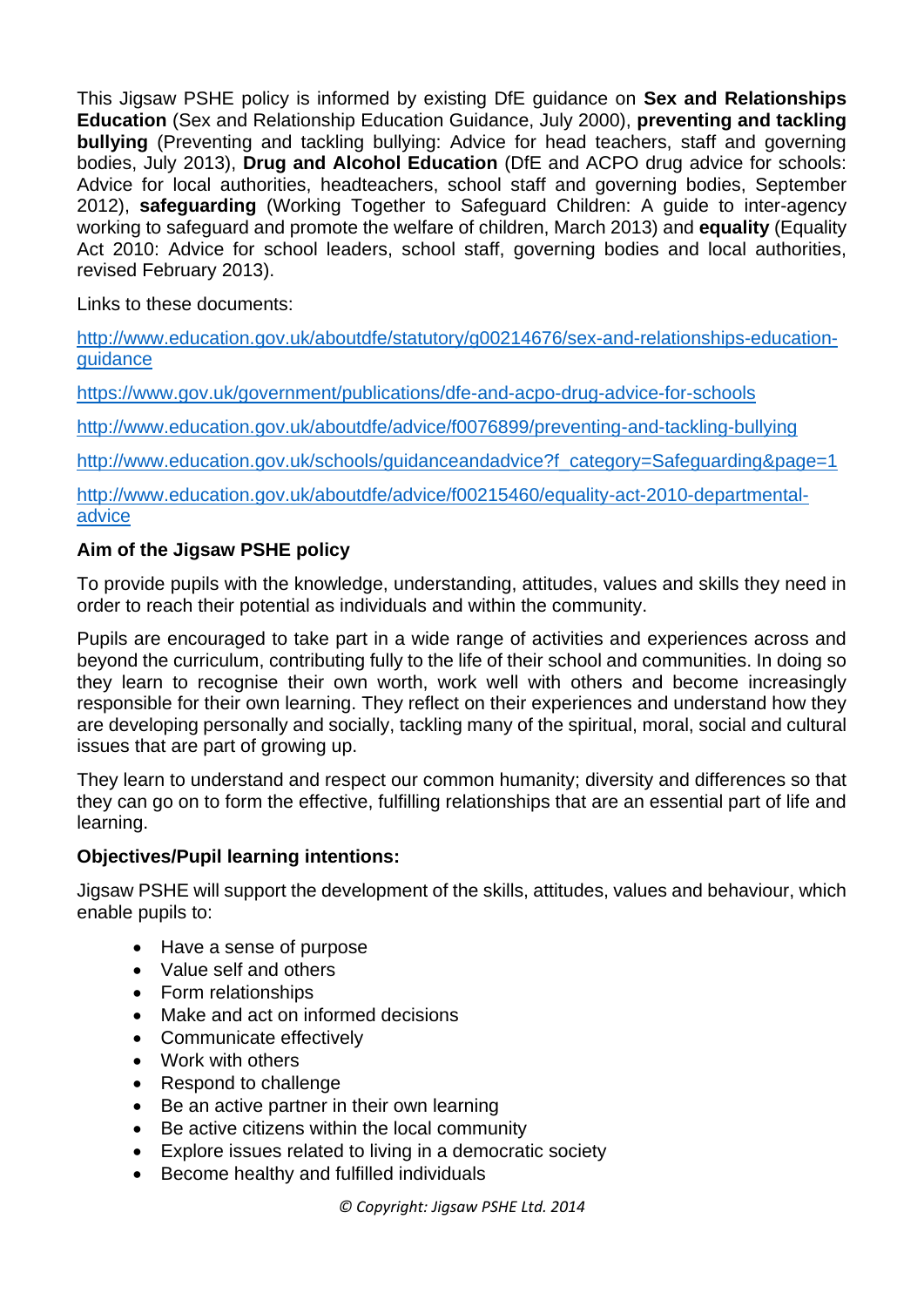## **Jigsaw Content**

Jigsaw covers all areas of PSHE for the primary phase, as the table below shows:

| Term             | Puzzle name                      | Content                                                                                                                               |  |
|------------------|----------------------------------|---------------------------------------------------------------------------------------------------------------------------------------|--|
| <b>Autumn 1:</b> | Being Me in My<br>World          | Includes understanding my place in the class, school and<br>global community as well as devising Learning Charters)                   |  |
| <b>Autumn 2:</b> | Celebrating<br><b>Difference</b> | Includes anti-bullying (cyber and homophobic<br>bullying<br>included) and diversity work                                              |  |
| Spring 1:        | Dreams and<br>Goals              | Includes goal-setting, aspirations, working<br>together to<br>design and organise fund-raising events                                 |  |
| Spring 2:        | <b>Healthy Me</b>                | Includes drugs and alcohol education, self-esteem and<br>confidence as well as healthy lifestyle choices                              |  |
| Summer 1:        | <b>Relationships</b>             | understanding friendship,<br>family<br><b>Includes</b><br>other<br>and<br>relationships, conflict resolution and communication skills |  |
| <b>Summer 2:</b> | Changing Me                      | Includes Sex and Relationship Education in the context of<br>looking at change                                                        |  |

#### **Sex and Relationships Education**

Definition of SRE:

'SRE is lifelong learning process of acquiring information, developing skills and forming positive beliefs and attitudes about sex, sexuality, relationships and feelings' (Sex Education Forum, 1999).

Effective SRE can make a significant contribution to the development of the personal skills needed by pupils if they are to establish and maintain relationships. It also enables children and young people to make responsible and informed decisions about their health and wellbeing.

#### **Jigsaw Content**

The grid below shows specific SRE learning intentions for each year group in the 'Changing Me' Puzzle.

| Year         | <b>Piece Number</b> | <b>Learning Intentions</b>                                       |  |
|--------------|---------------------|------------------------------------------------------------------|--|
| <b>Group</b> | and Name            | 'Pupils will be able to'                                         |  |
|              | Piece 4             | identify the parts of the body that make boys different to girls |  |
|              | Boys' and Girls'    | and use the correct names for these: penis, testicles, vagina    |  |
|              | <b>Bodies</b>       |                                                                  |  |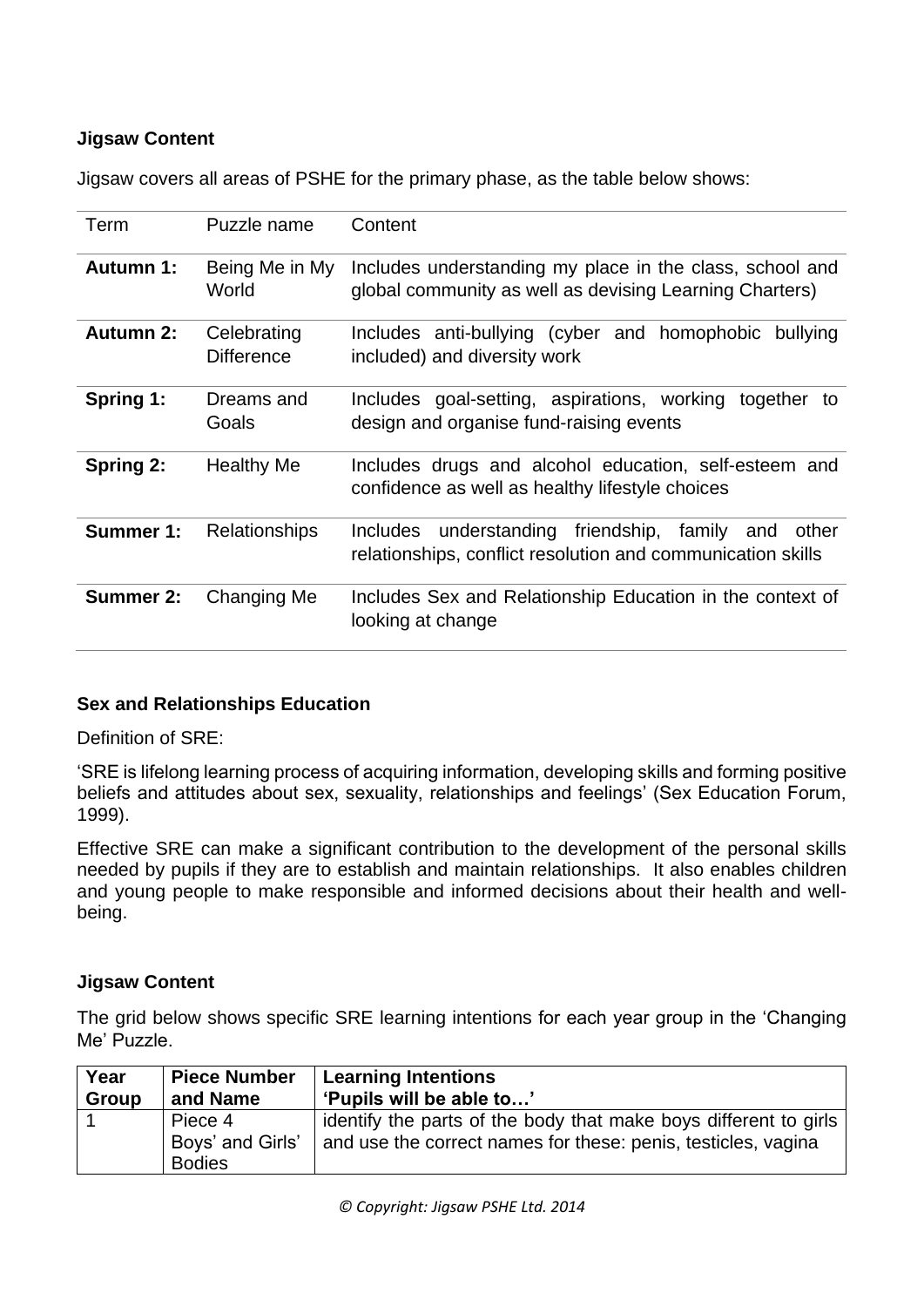|                |                                         | respect my body and understand which parts are private             |  |  |
|----------------|-----------------------------------------|--------------------------------------------------------------------|--|--|
| $\overline{2}$ | Piece 4                                 | recognise the physical differences between boys and girls, use     |  |  |
|                | Boys' and Girls'                        | the correct names for parts of the body (penis, testicles, vagina) |  |  |
|                | <b>Bodies</b>                           | and appreciate that some parts of my body are private              |  |  |
|                |                                         |                                                                    |  |  |
|                |                                         | tell you what I like/don't like about being a boy/girl             |  |  |
| 3              | Piece 1                                 | understand that in animals and humans lots of changes happen       |  |  |
|                | <b>How Babies</b>                       | between conception and growing up, and that usually it is the      |  |  |
|                | female who has the baby<br>Grow         |                                                                    |  |  |
|                |                                         |                                                                    |  |  |
|                |                                         | express how I feel when I see babies or baby animals               |  |  |
|                | Piece 2                                 | understand how babies grow and develop in the mother's             |  |  |
|                | <b>Babies</b>                           | uterus and understand what a baby needs to live and grow           |  |  |
|                |                                         |                                                                    |  |  |
|                |                                         | express how I might feel if I had a new baby in my family          |  |  |
|                | Piece 3                                 | understand that boys' and girls' bodies need to change so that     |  |  |
|                | <b>Outside Body</b>                     | when they grow up their bodies can make babies                     |  |  |
|                | Changes                                 |                                                                    |  |  |
|                |                                         | identify how boys' and girls' bodies change on the outside         |  |  |
|                |                                         | during this growing up process                                     |  |  |
|                |                                         |                                                                    |  |  |
|                |                                         | recognise how I feel about these changes happening to me and       |  |  |
|                | know how to cope with those feelings    |                                                                    |  |  |
|                |                                         |                                                                    |  |  |
|                | Piece 4                                 | identify how boys' and girls' bodies change on the inside during   |  |  |
|                | Inside Body                             | the growing up process and why these changes are necessary         |  |  |
|                | Changes                                 | so that their bodies can make babies when they grow up             |  |  |
|                |                                         |                                                                    |  |  |
|                |                                         | recognise how I feel about these changes happening to me and       |  |  |
|                |                                         | how to cope with these feelings                                    |  |  |
| 4              | Piece 2                                 | correctly label the internal and external parts of male and        |  |  |
|                | Having A Baby                           | female bodies that are necessary for making a baby                 |  |  |
|                |                                         |                                                                    |  |  |
|                |                                         | understand that having a baby is a personal choice and express     |  |  |
|                |                                         | how I feel about having children when I am an adult                |  |  |
|                | Piece 3                                 | describe how a girl's body changes in order for her to be able     |  |  |
|                | Girls and                               | to have babies when she is an adult, and that menstruation         |  |  |
|                | <b>Puberty</b>                          | (having periods) is a natural part of this                         |  |  |
|                |                                         |                                                                    |  |  |
|                |                                         | know that I have strategies to help me cope with the physical      |  |  |
|                |                                         | and emotional changes I will experience during puberty             |  |  |
|                |                                         |                                                                    |  |  |
| 5              | Piece 2                                 | explain how a girl's body changes during puberty and               |  |  |
|                | <b>Puberty for Girls</b>                | understand the importance of looking after myself physically       |  |  |
|                |                                         | and emotionally                                                    |  |  |
|                |                                         |                                                                    |  |  |
|                |                                         | understand that puberty is a natural process that happens to       |  |  |
|                | everybody and that it will be OK for me |                                                                    |  |  |
|                |                                         |                                                                    |  |  |
|                | Piece 3                                 | describe how boys' and girls' bodies change during puberty         |  |  |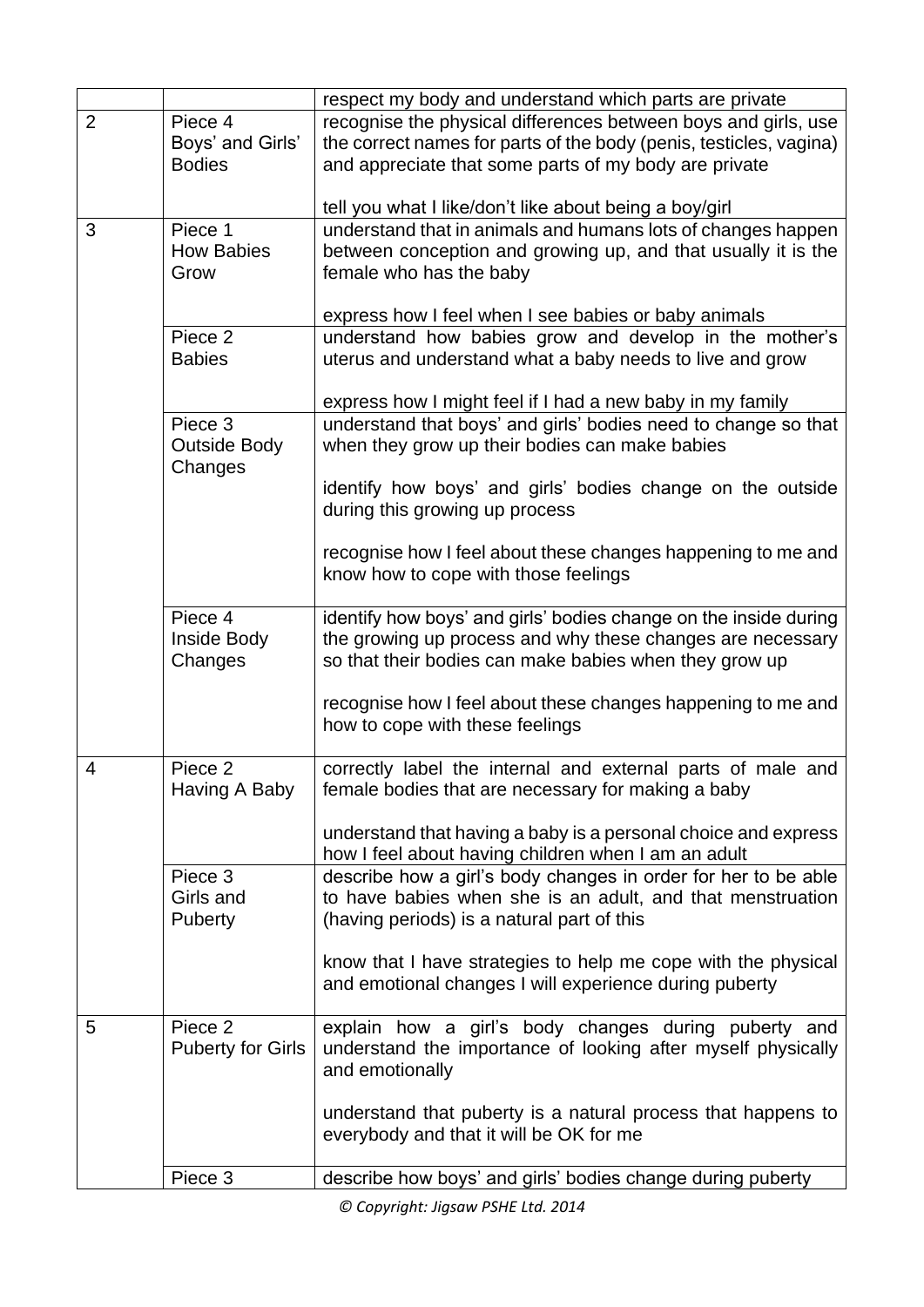|   | Puberty for<br><b>Boys and Girls</b>                | express how I feel about the changes that will happen to me<br>during puberty                                                                                                                                                     |
|---|-----------------------------------------------------|-----------------------------------------------------------------------------------------------------------------------------------------------------------------------------------------------------------------------------------|
|   | Piece 4<br>Conception                               | understand that sexual intercourse can lead to conception and<br>that is how babies are usually made<br>understand that sometimes people need IVF to help them have<br>a baby                                                     |
|   |                                                     | appreciate how amazing it is that human bodies can reproduce<br>in these ways                                                                                                                                                     |
| 6 | Piece 2<br>Puberty                                  | explain how girls' and boys' bodies change during puberty and<br>understand the importance of looking after myself physically<br>and emotionally<br>express how I feel about the changes that will happen to me<br>during puberty |
|   | Piece 3<br><b>Girl Talk/Boy</b><br><b>Talk</b>      | ask the questions I need answered about changes during<br>puberty<br>reflect on how I feel about asking the questions and about the<br>answers I receive                                                                          |
|   | Piece 4<br>Babies-<br>Conception to<br><b>Birth</b> | describe how a baby develops from conception through the<br>nine months of pregnancy, and how it is born<br>recognise how I feel when I reflect on the development and birth<br>of a baby                                         |
|   | Piece 5<br>Attraction                               | understand how being physically attracted to someone<br>changes the nature of the relationship<br>express how I feel about the growing independence of                                                                            |
|   |                                                     | becoming a teenager and am confident that I can cope with this                                                                                                                                                                    |

### **Withdrawal from SRE lessons**

Parents/carers have the right to withdraw their children from all or part of the Sex and Relationships Education provided at school except for those parts included in statutory National Curriculum Science. Those parents/carers wishing to exercise this right are invited in to see the head teacher and SRE Co-ordinator who will explore any concerns and discuss any impact that withdrawal may have on the child. Once a child has been withdrawn they cannot take part in the SRE programme until the request for withdrawal has been removed. Materials are available to parents/carers who wish to supplement the school SRE programme or who wish to deliver SRE to their children at home.

#### **Drug and Alcohol Education**

Definition of 'Drugs':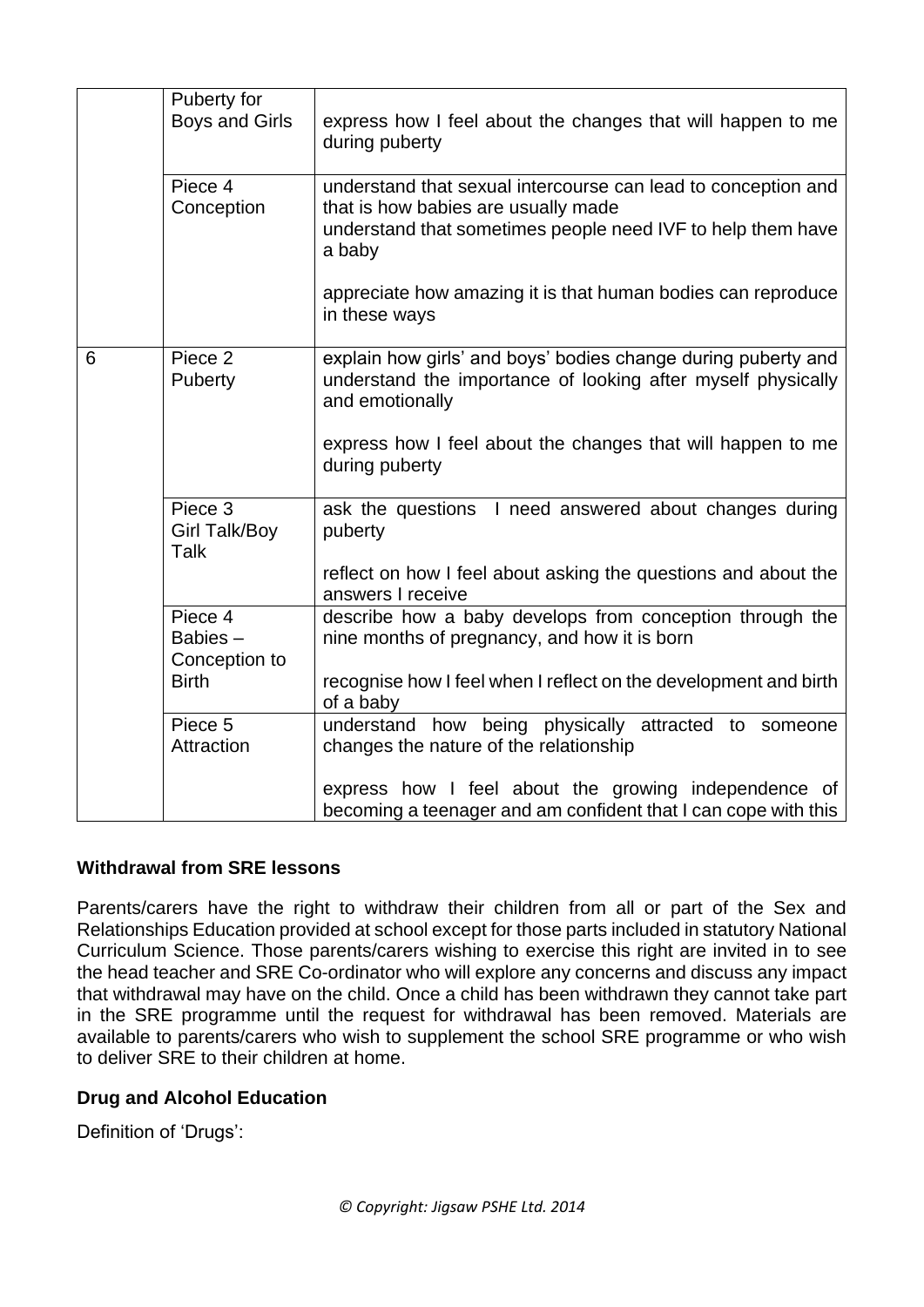This policy uses the definition that a drug is: 'A substance people take to change the way they feel, think or behave' (United Nations Office on Drugs and Crime). The term 'Drugs' includes

- All illegal drugs
- All legal drugs including alcohol, tobacco and volatile substances which can be inhaled
- All over-the-counter and prescription medicines

Effective Drug and Alcohol Education can make a significant contribution to the development of the personal skills needed by pupils as they grow up. It also enables young people to make responsible and informed decisions about their health and well-being..

The Drug and Alcohol Education programme at our school reflects the school ethos and demonstrates and encourages the following values. For example:

- o Respect for self
- o Respect for others
- o Responsibility for their own actions
- o Responsibility for their family, friends, schools and wider community

### **Moral and Values Education**

We promote a values based education. A values education equips children with social and relationship skills, intelligences and attitudes to succeed at school and throughout their lives. Values are learned best by experience. Children experience core values and are encouraged to develop as reflective learners. Values are introduced through assemblies and through values lessons in class. Children who model core values are recognised and rewarded in our weekly celebration assembly.

Teaching and learning about values takes place in the following steps:

- Teachers explain the meaning of a value.
- Pupils reflect on the values and relate it to their own behaviour.
- Pupils use the value to quide their own actions.
- Staff model the value through their own behaviour.
- Values are taught implicitly through every aspect of the curriculum.

Our core values are linked to the jigsaw programme of study and two values are taught per jigsaw piece. There are 22 core values which are taught over a two year cycle.

#### **Jigsaw Content**

The grid below shows specific Drug and Alcohol Education learning intentions for each year group in the 'Healthy Me' Puzzle.

| Year<br>Group | <b>Piece</b><br><b>Number and</b> | <b>Learning Intentions</b><br>'Pupils will be able to'                                 |  |
|---------------|-----------------------------------|----------------------------------------------------------------------------------------|--|
|               | <b>Name</b>                       |                                                                                        |  |
| 2             | Piece 3<br>Medicine<br>Safety     | understand how medicines work in my body and how<br>important it is to use them safely |  |
|               |                                   | feel positive about caring for my body and keeping it<br>healthy                       |  |
| 3             | Piece 3                           | tell you my knowledge and attitude towards drugs                                       |  |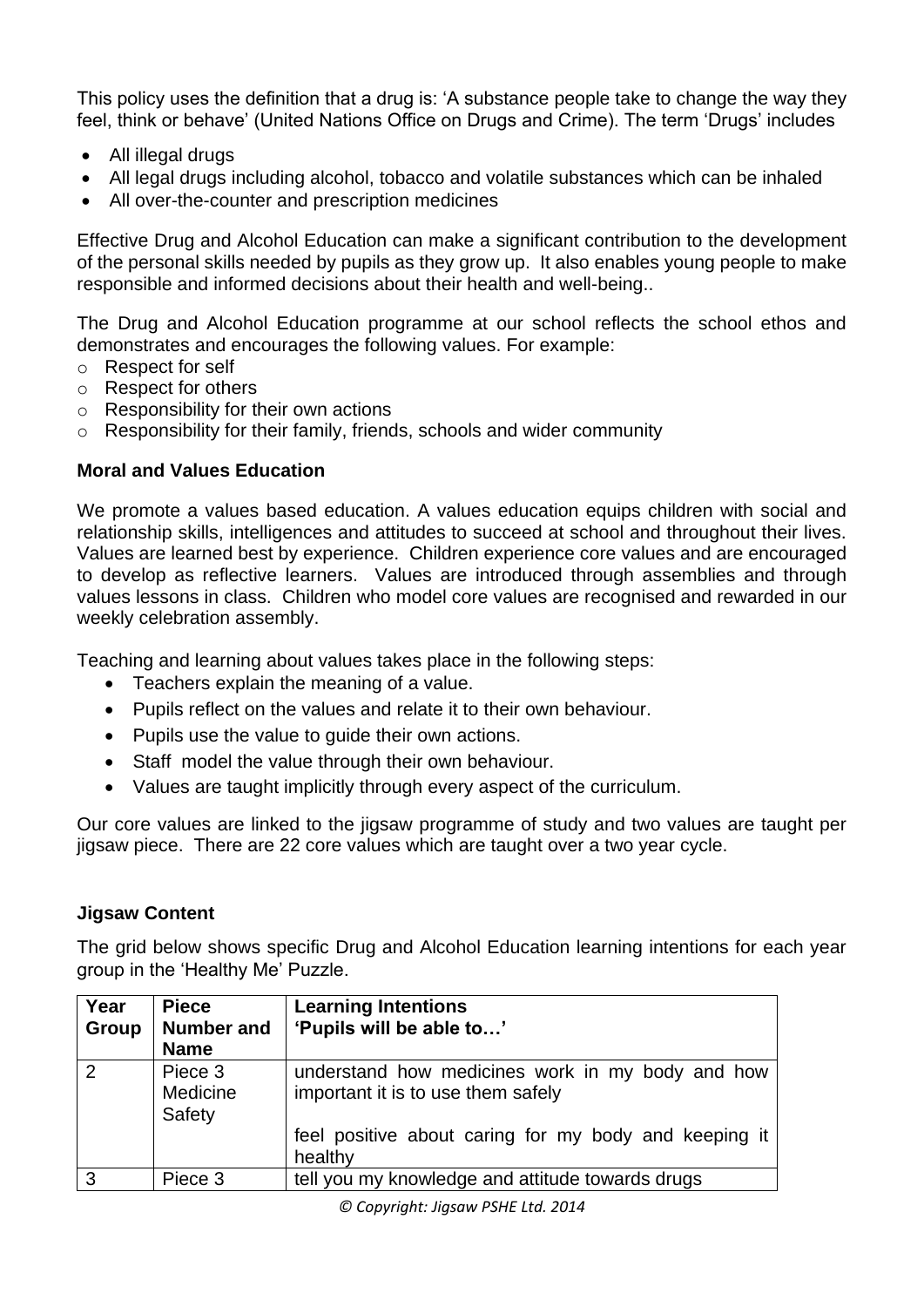|                         | What Do I         | identify how I feel towards drugs                             |
|-------------------------|-------------------|---------------------------------------------------------------|
|                         | <b>Know About</b> |                                                               |
|                         | Drugs?            |                                                               |
| $\overline{\mathbf{4}}$ | Piece 3           | understand the facts about smoking and its effects on         |
|                         | Smoking           | health, and also some of the reasons some people start to     |
|                         |                   | smoke                                                         |
|                         |                   |                                                               |
|                         |                   | can relate to feelings of shame and guilt and know how to     |
|                         |                   | act assertively to resist pressure from myself and others     |
|                         | Piece 4           | understand the facts about alcohol and its effects on         |
|                         | Alcohol           | health, particularly the liver, and also some of the reasons  |
|                         |                   | some people drink alcohol                                     |
|                         |                   |                                                               |
|                         |                   | can relate to feelings of shame and guilt and know how to     |
|                         |                   | act assertively to resist pressure from myself and others     |
| Piece 1<br>5            |                   | know the health risks of smoking and can tell you how         |
|                         | Smoking           | tobacco affects the lungs, liver and heart                    |
|                         |                   |                                                               |
|                         |                   | make an informed decision about whether or not I choose       |
|                         |                   | to smoke and know how to resist pressure                      |
|                         | Piece 2           | know some of the risks with misusing alcohol, including       |
|                         | Alcohol           | anti-social behaviour, and how it affects the liver and heart |
|                         |                   |                                                               |
|                         |                   | make an informed decision about whether or not I choose       |
|                         |                   | to drink alcohol and know how to resist pressure              |
| 6                       | Piece 2           | know about different types of drugs and their uses and        |
|                         | <b>Drugs</b>      | their effects on the body particularly the liver and heart    |
|                         |                   |                                                               |
|                         |                   | be motivated to find ways to be happy and cope with life's    |
|                         |                   | situations without using drugs                                |
|                         | Piece 3           | evaluate when alcohol is being used responsibly, anti-        |
|                         | Alcohol           | socially or being misused                                     |
|                         |                   | tell you how I feel about using alcohol when I am older and   |
|                         |                   | my reasons for this                                           |

# **Confidentiality and Child Protection Issues**

As a general rule a child's confidentiality is maintained by the teacher or member of staff concerned. If this person believes that the child is at risk or in danger, she/he talks to the named child protection co-ordinator who takes action as laid down in the Child Protection Policy. All staff members are familiar with the policy and know the identity of the member of staff with responsibility for Child Protection issues. The child concerned will be informed that confidentiality is being breached and reasons why. The child will be supported by the teacher throughout the process.

# **How is Jigsaw PSHE organised in school?**

Jigsaw brings together PSHE Education, emotional literacy, social skills and spiritual development in a comprehensive scheme of learning. Teaching strategies are varied and are mindful of preferred learning styles and the need for differentiation. Jigsaw is designed as a whole school approach, with all year groups working on the same theme (Puzzle) at the same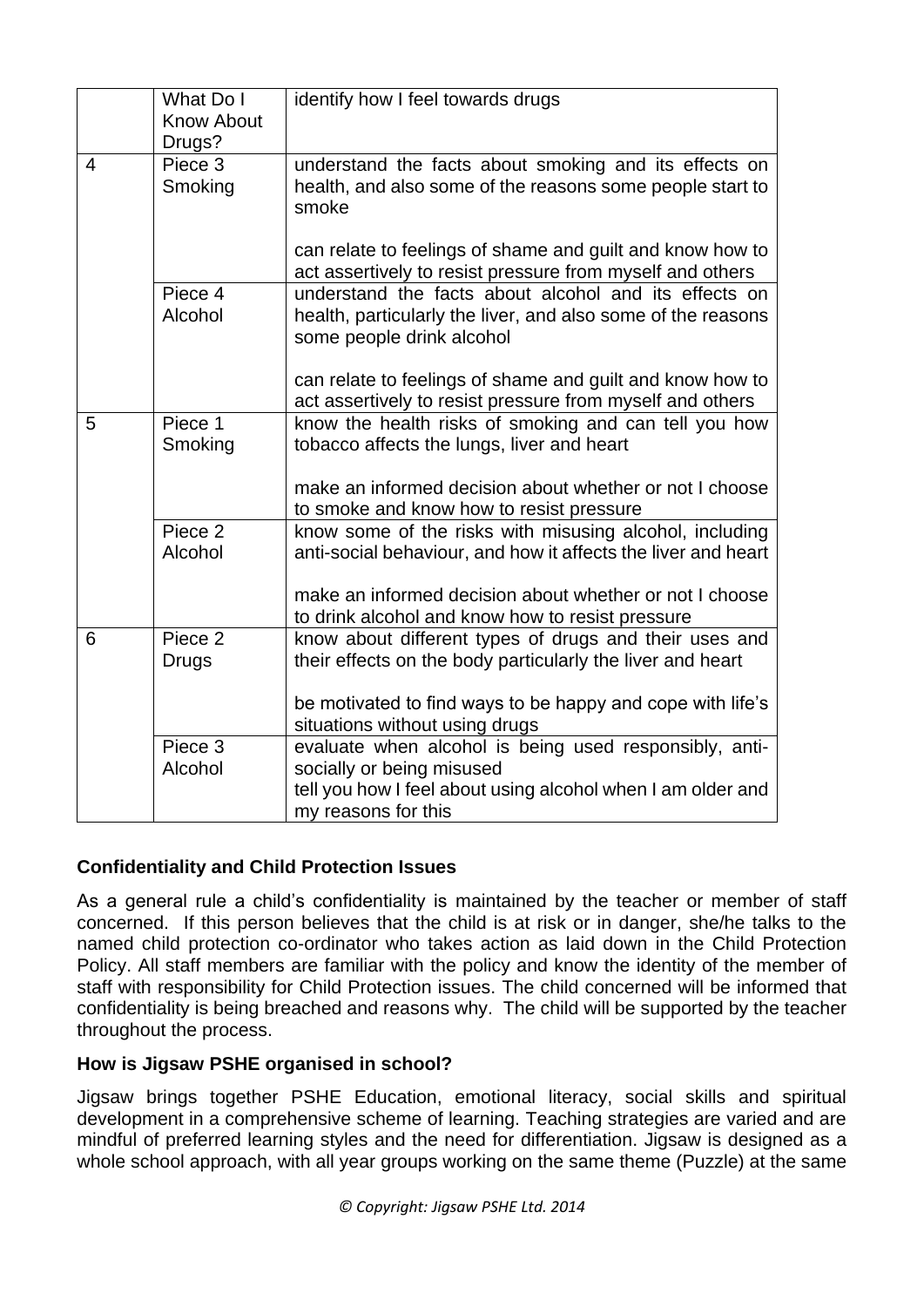time. This enables each Puzzle to start with an introductory assembly, generating a whole school focus for adults and children alike.

There are six Puzzles in Jigsaw that are designed to progress in sequence from September to July. Each Puzzle has six Pieces (lessons) which work towards an 'end product', for example, The School Learning Charter or The Garden of Dreams and Goals.

Each Piece has two Learning Intentions: one is based on specific PSHE learning (covering the non-statutory national framework for PSHE Education but enhanced to address children's needs today); and one is based on emotional literacy and social skills (covering the SEAL learning intentions but also enhanced). The enhancements mean that Jigsaw is relevant to children living in today's world as it helps them understand and be equipped to cope with issues like body image, cyber and homophobic bullying, and internet safety.

Every Piece (lesson) contributes to at least one of these aspects of children's development. This is mapped on each Piece and balanced across each year group.

### **Differentiation/SEN**

Jigsaw is written as a universal core curriculum provision for all children. Inclusivity is part of its philosophy. Teachers will need, as always, to tailor each Piece to meet the needs of the children in their classes. To support this differentiation, many Jigsaw Pieces suggest creative learning activities that allow children to choose the media with which they work and give them scope to work to their full potential. To further help teachers differentiate for children in their classes with special educational needs, each Puzzle includes a P-level grid with suggested activities for children working at each of those levels.

### **Safeguarding**

Teachers need to be aware that sometimes disclosures may be made during these sessions; in which case, safeguarding procedures must be followed immediately. Sometimes it is clear that certain children may need time to talk one-to-one after the circle closes. It is important to allow the time and appropriate staffing for this to happen. If disclosures occur, the child protection and safeguarding policy is followed.

#### **Assessment**

Teachers will be eager to ensure children are making progress with their learning throughout their Jigsaw experience. Therefore, each Puzzle (except Puzzle 1) has a built-in assessment task, usually in Piece 5 or 6. This task is the formal opportunity for teacher assessment, but also offers children the chance to assess their own learning and have a conversation with the teacher about their two opinions. The task can usually be used as evidence in the Jigsaw Journal.

Each Puzzle has a set of three level descriptors for each year group:

### *Working towards Working at Working beyond*

It is envisaged that, at the beginning of a Puzzle, children will be given the 'My Jigsaw Learning Record' for that Puzzle, so that it is clear to them what they are aiming to achieve. They stick this into their Jigsaw Journal. After completion of the assessment task, the teacher and the child return to the 'My Jigsaw Learning Record' and the child colours in the attainment descriptor he thinks he has achieved. The teacher does the same and facilitates a conversation with the child about his learning progress for that Puzzle. Do they agree? They both complete the evaluation boxes on the child's learning record, focussing on how progress could be made in the next Puzzle.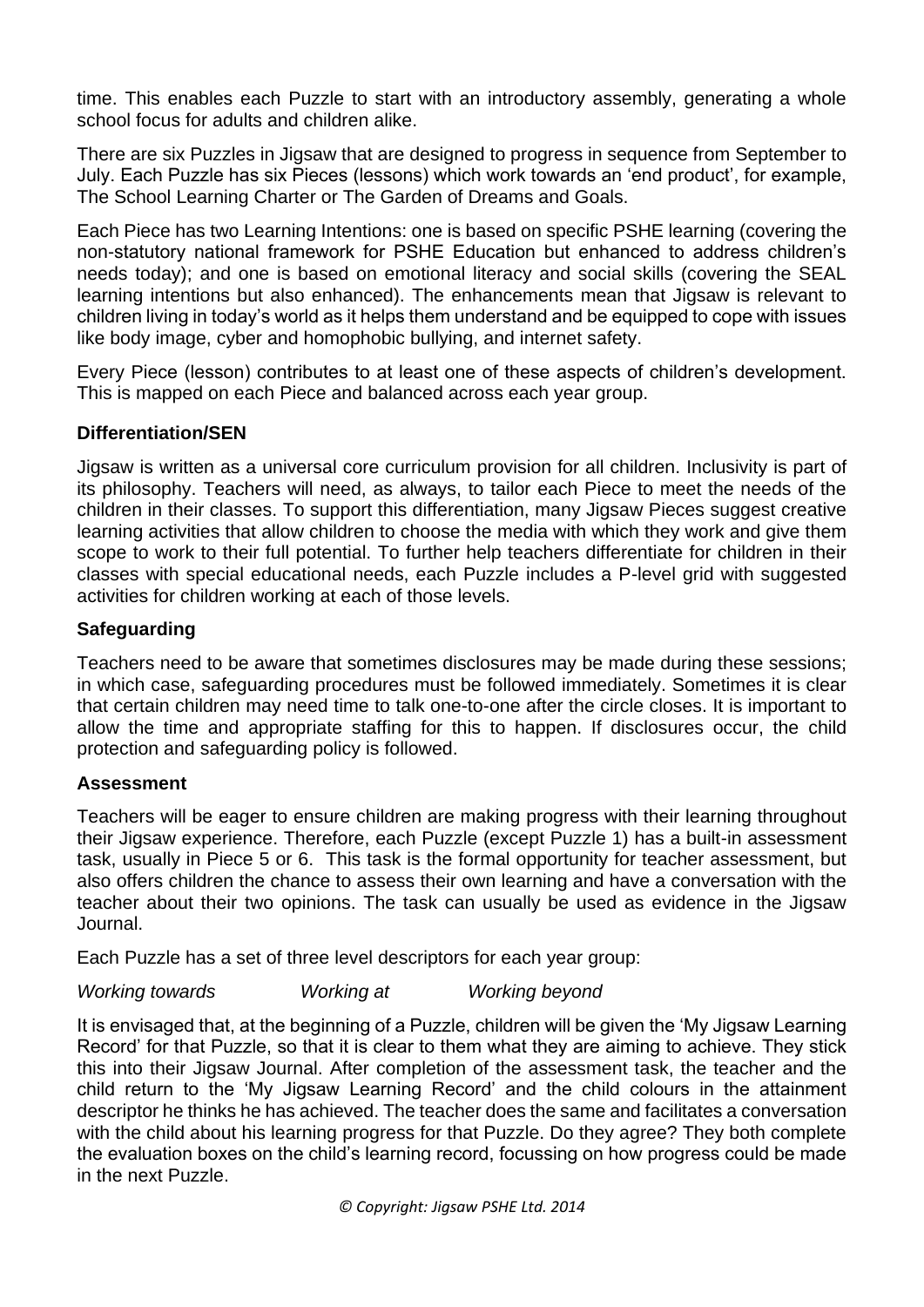### **Recording and tracking progress**

To support the teacher in tracking each child's Jigsaw Learning progress throughout the year, there is an overview sheet for each child: 'My Learning Progress This Year.' This sheet has the three attainment descriptors for each Puzzle (Puzzles 2-6). After each assessment task, the teacher, using a best-fit approach, decides whether the child is working at, towards or beyond and highlights the appropriate descriptor box on that child's overview sheet. There is also space for the teacher's comments. This sheet gives a quick visual representation of where the child is in each Puzzle.

## **Reporting to Parents/Carers**

Each Puzzle's assessment task and attainment descriptors assist the teacher in reporting meaningful learning progress to parents/carers. The descriptors can be used as a starting point when considering what to write on children's reports.

## **The Attainment Descriptors**

Please be aware that these attainment descriptors are specific to Jigsaw and to year groups. They are designed to give guidance when considering each child's learning journey. They are *not* nationally-recognised. There are no national level descriptors for PSHE.

The Jigsaw philosophy is that children are praised and their achievements celebrated in every Piece. It demands a positive relationship between the teacher and the children which, in itself, values and celebrates each individual. Appropriate time is allocated for this process.

### **Monitoring and evaluation**

The PSHE co-ordinator will monitor delivery of the programme through observation and discussion with teaching staff to ensure consistent and coherent curriculum provision.

Evaluation of the programme's effectiveness will be conducted on the basis of:

- Pupil and teacher evaluation of the content and learning processes
- Staff meetings to review and share experience

### **External contributors**

The inclusion team will be an integral part of the Jigsaw delivery and external contributors from the community, e.g. health promotion specialists, TAMHS worker, school nurses, and community police and fire officers, make a valuable contribution to the Jigsaw PSHE programme. Their input should be carefully planned and monitored so as to fit into and complement the programme.

Teachers MUST always be present during these sessions and remain responsible for the delivery of the Jigsaw PSHE programme.

### **The Learning Environment**

Establishing a safe, open and positive learning environment based on trusting relationships between all members of the class, adults and children alike, is vital. To enable this, it is important that 'ground rules' are agreed and owned at the beginning of the year and are reinforced in every Piece – by using The Jigsaw Charter. (Ideally, teachers and children will devise their own Jigsaw Charter at the beginning of the year so that they have ownership of it.) It needs to include the aspects below:

The Jigsaw Charter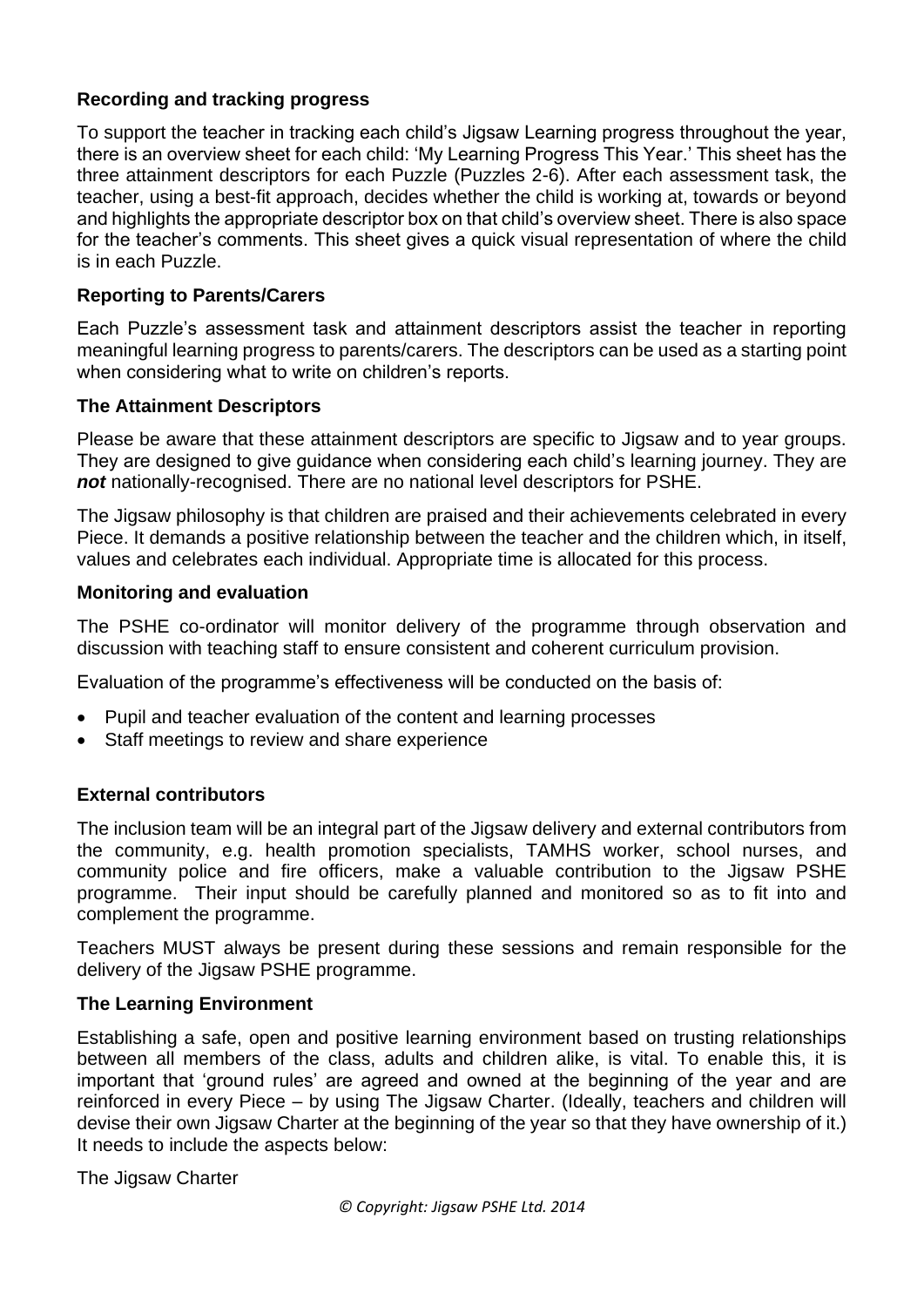- We take turns to speak
- We use kind and positive words
- We listen to each other
- We have the right to pass
- We only use names when giving compliments or when being positive
- We respect each other's privacy (confidentiality)

### **Teaching Sensitive and Controversial Issue:**

Sensitive and controversial issues are certain to arise in learning from real-life experience. Teachers will be prepared to handle personal issues arising from the work, to deal sensitively with, and to follow up appropriately, disclosures made in a group or individual setting. Issues that we address that are likely to be sensitive and controversial because they have a political, social or personal impact or deal with values and beliefs include: family lifestyles and values, physical and medical issues, financial issues, bullying and bereavement. These will be reported to CP officer following appropriate steps.

Teachers will take all reasonable, practical steps to ensure that, where political or controversial issues are brought to pupils' attention, they are offered a balanced presentation of opposing views. Teachers will adopt strategies that seek to avoid bias on their part and will teach pupils how to recognise bias and evaluate evidence. Teachers will seek to establish a classroom climate in which all pupils are free from any fear of expressing reasonable points of view that contradict those held either by their class teachers or their peers.

#### **Answering Difficult Questions and Sensitive Issues**

Staff members are aware that views around SRE- and Drug and Alcohol Education-related issues are varied. However, while personal views are respected, all SRE and Drug and Alcohol Education issues are taught without bias using Jigsaw. Topics are presented using a variety of views and beliefs so that pupils are able to form their own, informed opinions but also respect that others have the right to a different opinion.

Both formal and informal SRE and Drug and Alcohol Education arising from pupils' questions are answered according to the age and maturity of the pupil(s) concerned. Questions do not have to be answered directly, and can be addressed individually later. The school believes that individual teachers must use their skill and discretion in this area and refer to the Child Protection Coordinator if they are concerned.

Our school believes that SRE and Drug and Alcohol Education should meet the needs of all pupils, answer appropriate questions and offer support. In Jigsaw Pieces that cover SRE provision, this should be regardless of their developing sexuality and be able to deal honestly and sensitively with sexual orientation, answer appropriate questions and offer support. Homophobic bullying is dealt with strongly yet sensitively. The school liaises with parents/carers on this issue to reassure them of the content and context.

#### **Involving parents and carers**

The school believes that it is important to have the support of parents, carers and the wider community for the Jigsaw PSHE programme. Parents and carers are/will be given the opportunity to find out about and discuss the Jigsaw PSHE programme through:

- Parent/carer Jigsaw awareness session
- Parents'/carers' evenings
- Involvement in curriculum development